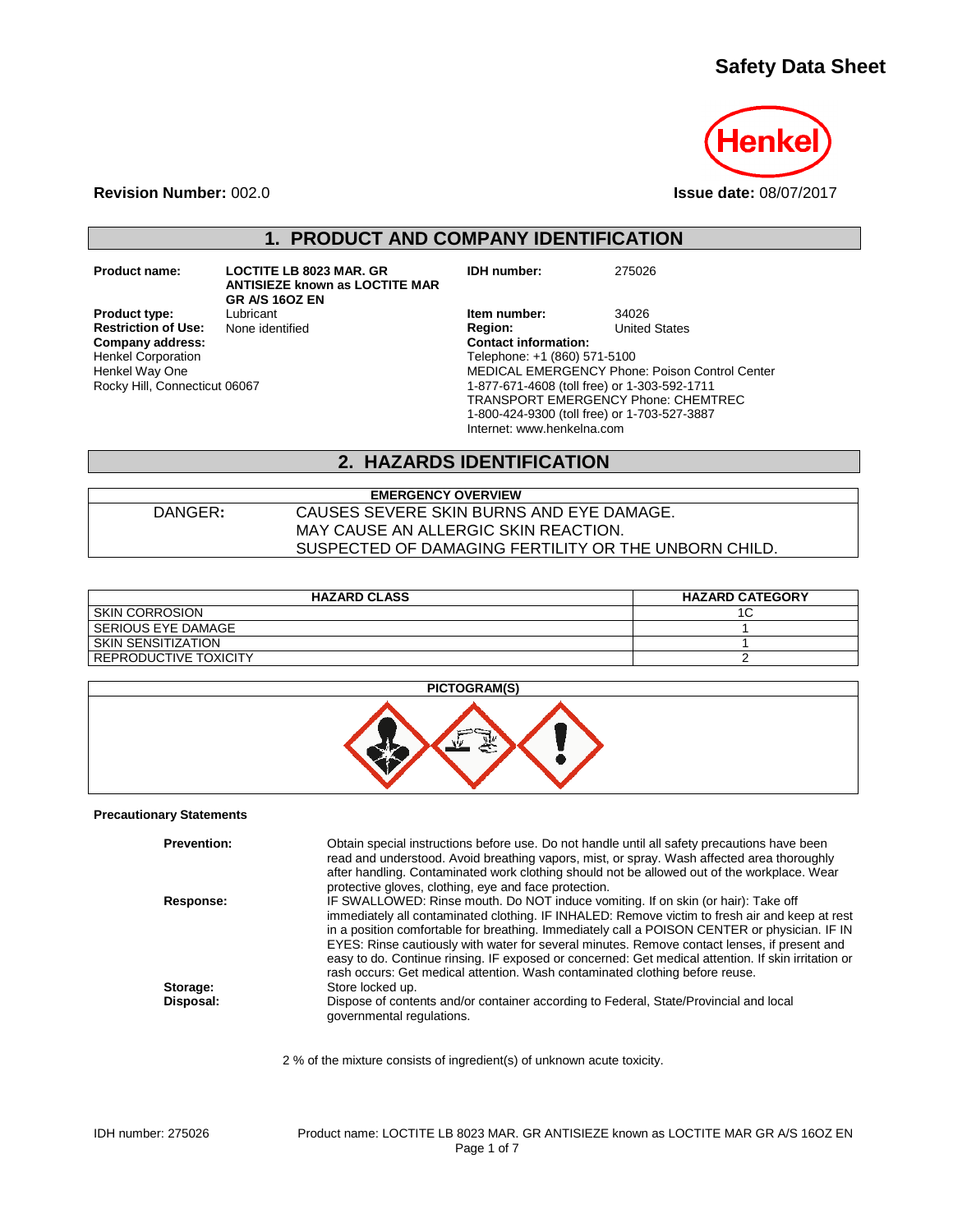Classification complies with OSHA Hazard Communication Standard (29 CFR 1910.1200) and is consistent with the provisions of the United Nations Globally Harmonized System of Classification and Labeling of Chemicals (GHS).

**See Section 11 for additional toxicological information.**

## **3. COMPOSITION / INFORMATION ON INGREDIENTS**

| <b>Hazardous Component(s)</b>                                | <b>CAS Number</b> | Percentage* |
|--------------------------------------------------------------|-------------------|-------------|
| Residual oils (petroleum), solvent-refined,<br><3% DMSO      | 64742-01-4        | $10 - 20$   |
| Calcium oxide                                                | 1305-78-8         | $10 - 20$   |
| Graphite                                                     | 7782-42-5         | $10 - 20$   |
| Distillates (petroleum), solvent-refined<br>heavy paraffinic | 64741-88-4        | $10 - 20$   |
| Petroleum distillates, hydrotreated, light<br>naphthenic     | 64742-53-6        | $5 - 10$    |
| Distillates (petroleum), hydrotreated<br>heavy naphthenic    | 64742-52-5        | $5 - 10$    |
| Calcium distearate                                           | 1592-23-0         | $5 - 10$    |
| Calcium dodecylbenzene sulfonate                             | 26264-06-2        | $1 - 5$     |
| Calcium dihydroxide                                          | 1305-62-0         | $1 - 5$     |
| Sulfonic acids, petroleum, calcium salts                     | 61789-86-4        | $1 - 5$     |
| Boron oxide (B2O3)                                           | 1303-86-2         | $0.1 - 1$   |

\* Exact percentages may vary or are trade secret. Concentration range is provided to assist users in providing appropriate protections.

|                                    | <b>4. FIRST AID MEASURES</b>                                                                                                                                         |  |  |
|------------------------------------|----------------------------------------------------------------------------------------------------------------------------------------------------------------------|--|--|
| Inhalation:                        | Move to fresh air. If breathing is difficult, give oxygen. If not breathing, give<br>artificial respiration. If symptoms develop and persist, get medical attention. |  |  |
| Skin contact:                      | Wash with soap and water. Remove contaminated clothing and footwear. If<br>symptoms develop and persist, get medical attention. Wash clothing before<br>reuse.       |  |  |
| Eye contact:                       | Rinse immediately with plenty of water, also under the eyelids, for at least 15<br>minutes. Get medical attention.                                                   |  |  |
| Ingestion:                         | Keep individual calm. Do not induce vomiting. Get medical attention.                                                                                                 |  |  |
| Symptoms:                          | See Section 11.                                                                                                                                                      |  |  |
|                                    | <b>5. FIRE FIGHTING MEASURES</b>                                                                                                                                     |  |  |
|                                    |                                                                                                                                                                      |  |  |
| <b>Extinguishing media:</b>        | Carbon dioxide, foam, powder                                                                                                                                         |  |  |
| Special firefighting procedures:   | Wear a self-contained breathing apparatus with a full face piece operated in<br>pressure-demand or other positive pressure mode.                                     |  |  |
| Unusual fire or explosion hazards: | In case of fire, keep containers cool with water spray.                                                                                                              |  |  |

**Hazardous combustion products:** Oxides of nitrogen. Oxides of carbon. Oxides of sulfur. Calcium oxide. Toxic

### **6. ACCIDENTAL RELEASE MEASURES**

**Use personal protection recommended in Section 8, isolate the hazard area and deny entry to unnecessary and unprotected personnel.**

fumes.

**Environmental precautions:** Do not allow product to enter sewer or waterways.

IDH number: 275026 Product name: LOCTITE LB 8023 MAR. GR ANTISIEZE known as LOCTITE MAR GR A/S 16OZ EN Page 2 of 7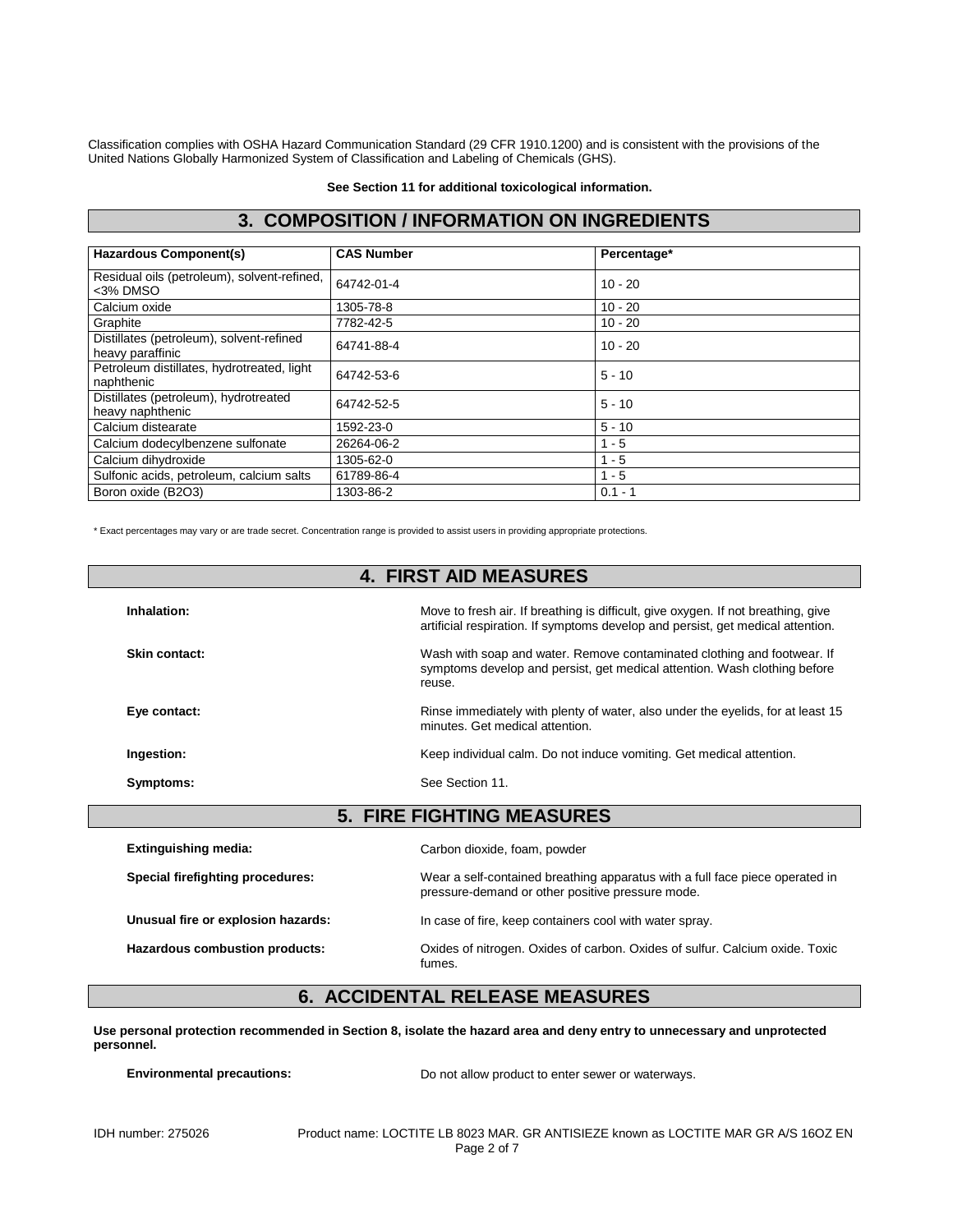**Clean-up methods:** Scrape up as much material as possible. Clean residue with soap and water. Store in a partly filled, closed container until disposal. Refer to Section 8 "Exposure Controls / Personal Protection" prior to clean up.

## **7. HANDLING AND STORAGE**

**Handling:** Use only with adequate ventilation. Prevent contact with eyes, skin and clothing. Do not breathe vapor and mist. Wash thoroughly after handling. Keep container closed.

Storage: **Storage: Keep container closed. Keep in a cool, well ventilated area.** 

### **8. EXPOSURE CONTROLS / PERSONAL PROTECTION**

**Employers should complete an assessment of all workplaces to determine the need for, and selection of, proper exposure controls and protective equipment for each task performed.**

| <b>Hazardous Component(s)</b>                                | <b>ACGIH TLV</b>                                                                                                                                                                                                                            | <b>OSHA PEL</b>                                                                    | <b>AIHA WEEL</b> | <b>OTHER</b> |
|--------------------------------------------------------------|---------------------------------------------------------------------------------------------------------------------------------------------------------------------------------------------------------------------------------------------|------------------------------------------------------------------------------------|------------------|--------------|
| Residual oils (petroleum), solvent-refined,<br><3% DMSO      | Included in the<br>regulation but with no<br>data values. See<br>regulation for further<br>details<br>5 mg/m3 TWA<br>Inhalable fraction.<br>Exposure by all<br>routes should be<br>carefully controlled to<br>levels as low as<br>possible. | None                                                                               | None             | None         |
| Calcium oxide                                                | 2 mg/m3 TWA                                                                                                                                                                                                                                 | 5 mg/m3 PEL                                                                        | None             | None         |
| Graphite                                                     | 2 mg/m3 TWA<br>Respirable fraction.                                                                                                                                                                                                         | 5 mg/m3 PEL<br>Respirable fraction.<br>15 mg/m3 PEL Total<br>dust.<br>15 MPPCF TWA | None             | None         |
| Distillates (petroleum), solvent-refined<br>heavy paraffinic | 5 mg/m3 TWA<br>Inhalable fraction.<br>5 mg/m3 TWA mist<br>10 mg/m3 STEL mist                                                                                                                                                                | 500 ppm (2,000<br>mg/m3) PEL<br>5 mg/m3 PEL Mist.<br>5 mg/m3 TWA mist              | None             | None         |
| Petroleum distillates, hydrotreated, light<br>naphthenic     | 5 mg/m3 TWA<br>Inhalable fraction.                                                                                                                                                                                                          | 5 mg/m3 PEL Mist.<br>500 ppm (2,000<br>mg/m3) PEL                                  | None             | None         |
| Distillates (petroleum), hydrotreated<br>heavy naphthenic    | 5 mg/m3 TWA<br>Inhalable fraction.<br>5 mg/m3 TWA mist<br>10 mg/m3 STEL mist                                                                                                                                                                | 5 mg/m3 TWA mist<br>500 ppm (2,000<br>mg/m3) PEL<br>5 mg/m3 PEL Mist.              | None             | None         |
| Calcium distearate                                           | 3 mg/m3 TWA<br>Respirable fraction.<br>3 mg/m3 TWA<br>Respirable fraction.<br>10 mg/m3 TWA<br>Inhalable fraction.                                                                                                                           | None                                                                               | None             | None         |
| Calcium dodecylbenzene sulfonate                             | None                                                                                                                                                                                                                                        | None                                                                               | None             | None         |
| Calcium dihydroxide                                          | 5 mg/m3 TWA                                                                                                                                                                                                                                 | 5 mg/m3 PEL<br>Respirable fraction.<br>15 mg/m3 PEL Total<br>dust.                 | None             | None         |
| Sulfonic acids, petroleum, calcium salts                     | None                                                                                                                                                                                                                                        | None                                                                               | None             | None         |
| Boron oxide (B2O3)                                           | 10 mg/m3 TWA                                                                                                                                                                                                                                | 15 mg/m3 PEL Total<br>dust.                                                        | None             | None         |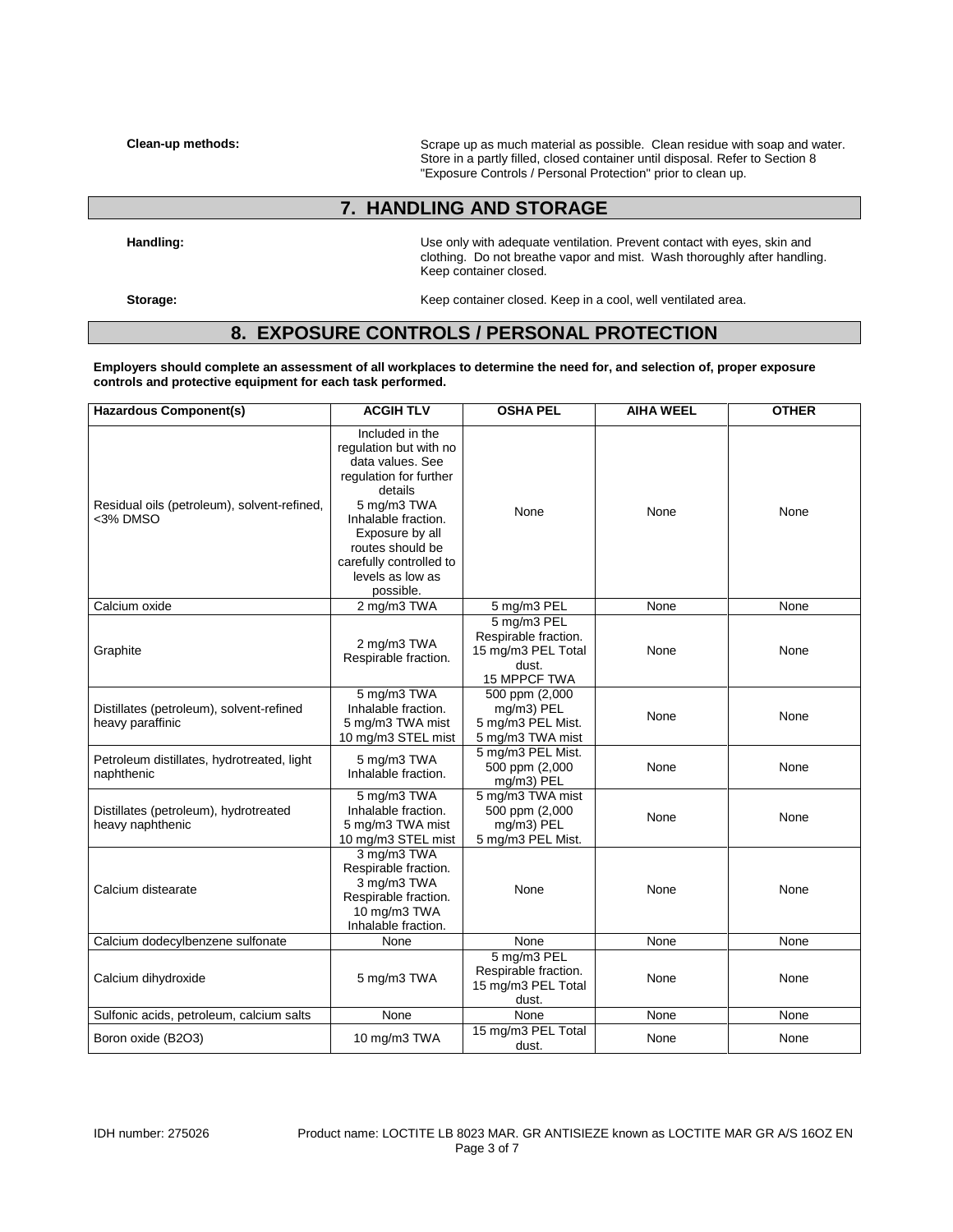| <b>Engineering controls:</b>   | Provide adequate local exhaust ventilation to maintain worker exposure below<br>exposure limits.                                                   |
|--------------------------------|----------------------------------------------------------------------------------------------------------------------------------------------------|
| <b>Respiratory protection:</b> | Observe OSHA regulations for respirator use (29 CFR 1910.134). Use NIOSH<br>approved respirator if there is potential to exceed exposure limit(s). |
| Eye/face protection:           | Safety goggles or safety glasses with side shields. Safety showers and eye<br>wash stations should be available.                                   |
| Skin protection:               | Use impermeable gloves and protective clothing as necessary to prevent skin<br>contact.                                                            |

## **9. PHYSICAL AND CHEMICAL PROPERTIES**

| <b>Physical state:</b>                   | Paste                         |
|------------------------------------------|-------------------------------|
| Color:                                   | <b>Black</b>                  |
| Odor:                                    | Mild                          |
| Odor threshold:                          | Not available.                |
| pH:                                      | Not available.                |
| Vapor pressure:                          | Not available.                |
| Boiling point/range:                     | Not available.                |
| Melting point/ range:                    | Not available.                |
| Specific gravity:                        | 1.2648                        |
| Vapor density:                           | Not available.                |
| Flash point:                             | Not applicable                |
| Flammable/Explosive limits - lower:      | Not available.                |
| Flammable/Explosive limits - upper:      | Not available.                |
| <b>Autoignition temperature:</b>         | Not available.                |
| <b>Flammability:</b>                     | Not applicable                |
| <b>Evaporation rate:</b>                 | Not available.                |
| Solubility in water:                     | Insoluble                     |
| Partition coefficient (n-octanol/water): | Not available.                |
| <b>VOC content:</b>                      | < 3 %; 38.4 g/l EPA Method 24 |
| Viscosity:                               | Not available.                |
| Decomposition temperature:               | Not available.                |
|                                          |                               |

# **10. STABILITY AND REACTIVITY**

| Stability:              |                                | Stable under normal conditions of storage and use.                                                 |
|-------------------------|--------------------------------|----------------------------------------------------------------------------------------------------|
| Hazardous reactions:    |                                | None under normal processing.                                                                      |
| products:               | <b>Hazardous decomposition</b> | Oxides of carbon. Oxides of nitrogen. Oxides of sulfur. Calcium oxide. Toxic fumes.                |
| Incompatible materials: |                                | Strong acids and strong bases. Strong oxidizing agents. Strong reducing agents. Water.<br>Alkalis. |
| <b>Reactivity:</b>      |                                | Not available.                                                                                     |
| Conditions to avoid:    |                                | Keep away from heat, ignition sources and incompatible materials. Avoid dust formation.            |

# **11. TOXICOLOGICAL INFORMATION**

**Relevant routes of exposure:** Skin, Inhalation, Eyes, Ingestion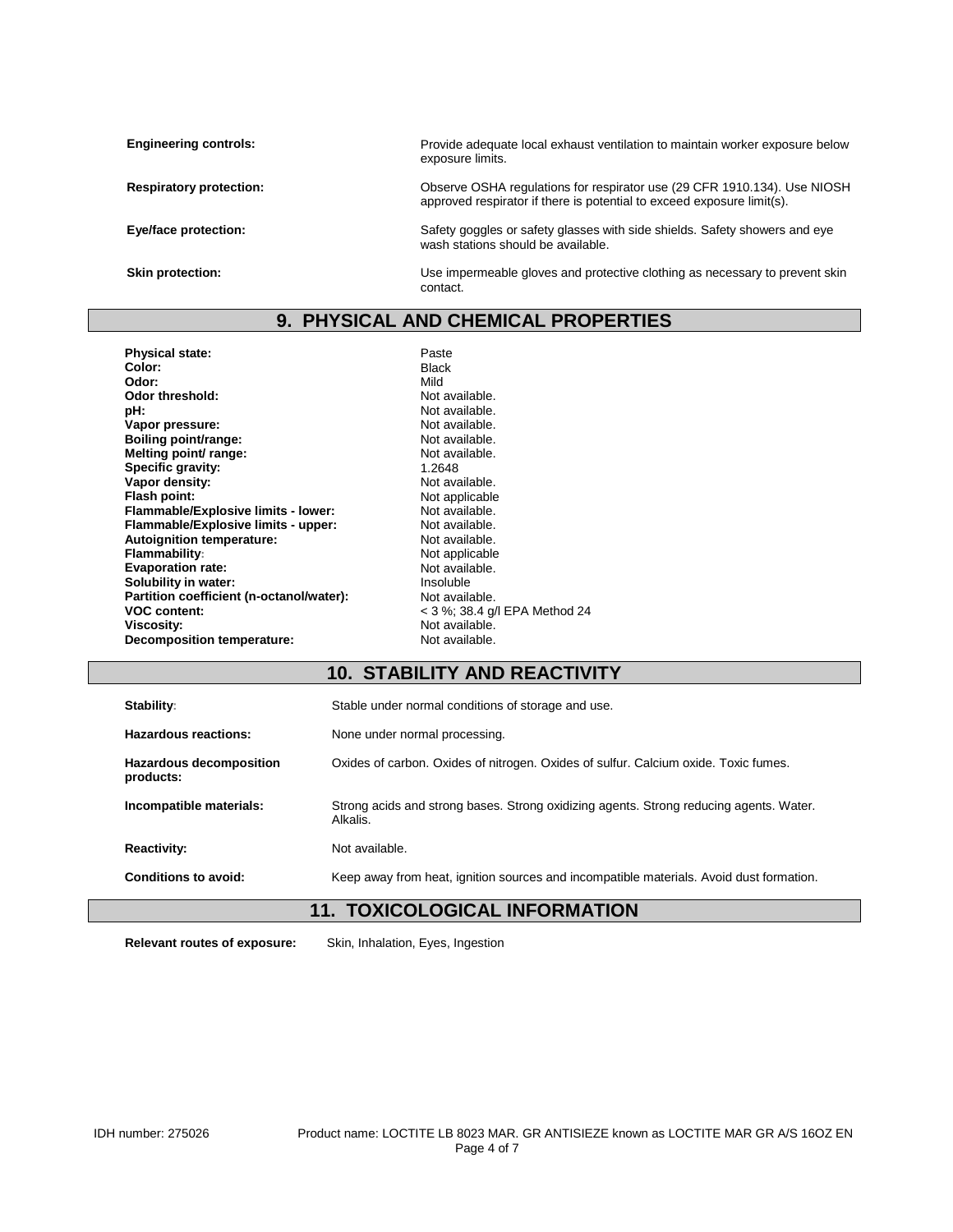#### **Potential Health Effects/Symptoms**

| Principal hazard of ingestion is aspiration into the lungs and subsequent pneumonitis. |
|----------------------------------------------------------------------------------------|
|                                                                                        |

| Hazardous Component(s)                                       | <b>LD50s and LC50s</b>            | <b>Immediate and Delayed Health Effects</b>                                                                                    |
|--------------------------------------------------------------|-----------------------------------|--------------------------------------------------------------------------------------------------------------------------------|
| Residual oils (petroleum), solvent-refined,<br><3% DMSO      | None                              | Irritant                                                                                                                       |
| Calcium oxide                                                | None                              | Irritant, Corrosive, Eyes                                                                                                      |
| Graphite                                                     | None                              | Lung                                                                                                                           |
| Distillates (petroleum), solvent-refined<br>heavy paraffinic | None                              | Irritant                                                                                                                       |
| Petroleum distillates, hydrotreated, light<br>naphthenic     | None                              | Irritant                                                                                                                       |
| Distillates (petroleum), hydrotreated<br>heavy naphthenic    | None                              | Irritant                                                                                                                       |
| Calcium distearate                                           | None                              | No Target Organs                                                                                                               |
| Calcium dodecylbenzene sulfonate                             | None                              | Eyes, Irritant                                                                                                                 |
| Calcium dihydroxide                                          | Oral LD50 (Rat) = $7,340$ mg/kg   | Irritant, Corrosive                                                                                                            |
| Sulfonic acids, petroleum, calcium salts                     | None                              | No Data                                                                                                                        |
| Boron oxide (B2O3)                                           | Oral LD50 (Mouse) = $3,163$ mg/kg | Blood, Central nervous system,<br>Gastrointestinal, Irritant, Kidney, Liver, Lung,<br>Metabolic, Nuisance dust, Skin, Vascular |

| Hazardous Component(s)                                       | <b>NTP Carcinogen</b>            | <b>IARC Carcinogen</b> | <b>OSHA Carcinogen</b><br>(Specifically Regulated) |
|--------------------------------------------------------------|----------------------------------|------------------------|----------------------------------------------------|
| Residual oils (petroleum), solvent-refined,<br>$3%$ DMSO     | Known To Be Human<br>Carcinogen. | Group 1                | <b>No</b>                                          |
| Calcium oxide                                                | No                               | No                     | No.                                                |
| Graphite                                                     | No.                              | No                     | No.                                                |
| Distillates (petroleum), solvent-refined<br>heavy paraffinic | No                               | No                     | <b>No</b>                                          |
| Petroleum distillates, hydrotreated, light<br>naphthenic     | N <sub>0</sub>                   | N <sub>o</sub>         | <b>No</b>                                          |
| Distillates (petroleum), hydrotreated<br>heavy naphthenic    | No                               | No                     | <b>No</b>                                          |
| Calcium distearate                                           | No.                              | No                     | <b>No</b>                                          |
| Calcium dodecylbenzene sulfonate                             | No                               | No                     | No                                                 |
| Calcium dihydroxide                                          | No                               | No                     | No                                                 |
| Sulfonic acids, petroleum, calcium salts                     | No                               | No                     | <b>No</b>                                          |
| Boron oxide (B2O3)                                           | No.                              | No                     | No.                                                |

# **12. ECOLOGICAL INFORMATION**

**Ecological information:** Not available.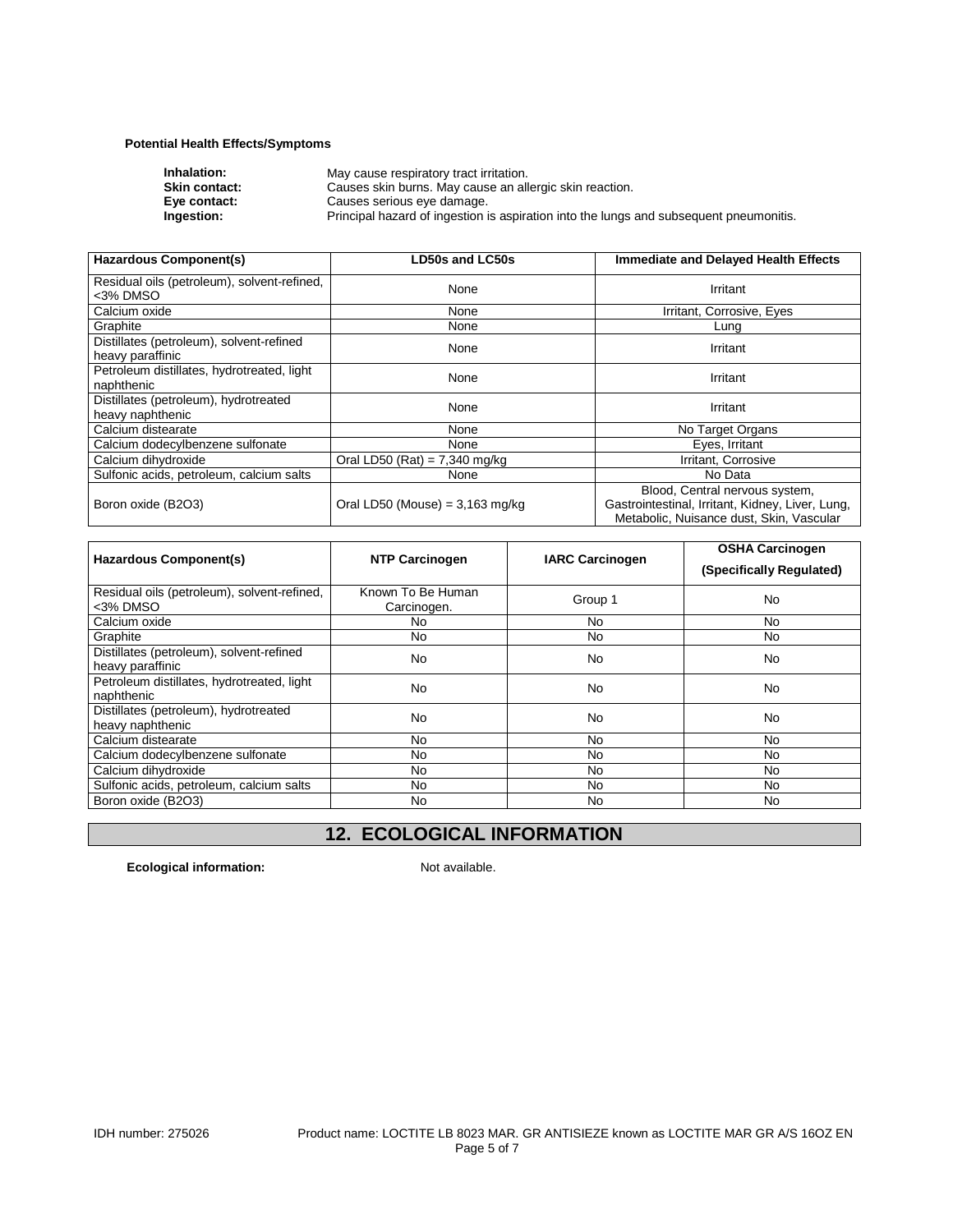## **13. DISPOSAL CONSIDERATIONS**

**Information provided is for unused product only.**

**Hazardous waste number:** Not a RCRA hazardous waste.

**Recommended method of disposal:** Follow all local, state, federal and provincial regulations for disposal.

### **14. TRANSPORT INFORMATION**

**The transport information provided in this section only applies to the material/formulation itself, and is not specific to any package/configuration.**

| U.S. Department of Transportation Ground (49 CFR) |               |  |
|---------------------------------------------------|---------------|--|
| Proper shipping name:                             | Not regulated |  |
| Hazard class or division:                         | None          |  |
| Identification number:                            | None          |  |
| Packing group:                                    | None          |  |
| International Air Transportation (ICAO/IATA)      |               |  |
| Proper shipping name:                             | Not regulated |  |
| Hazard class or division:                         | None          |  |
| Identification number:                            | None          |  |
| Packing group:                                    | None          |  |
| <b>Water Transportation (IMO/IMDG)</b>            |               |  |
| Proper shipping name:                             | Not regulated |  |
| Hazard class or division:                         | None          |  |
| Identification number:                            | None          |  |
| Packing group:                                    | None          |  |
|                                                   |               |  |

**15. REGULATORY INFORMATION**

#### **United States Regulatory Information**

| <b>TSCA 8 (b) Inventory Status:</b>                                                                                                                 | All components are listed or are exempt from listing on the Toxic Substances Control Act                                                                                           |
|-----------------------------------------------------------------------------------------------------------------------------------------------------|------------------------------------------------------------------------------------------------------------------------------------------------------------------------------------|
| <b>TSCA 12 (b) Export Notification:</b>                                                                                                             | Inventory.<br>None above reporting de minimis                                                                                                                                      |
| <b>CERCLA/SARA Section 302 EHS:</b><br><b>CERCLA/SARA Section 311/312:</b><br><b>CERCLA/SARA Section 313:</b><br><b>CERCLA Reportable quantity:</b> | None above reporting de minimis.<br>Immediate Health, Delayed Health<br>None above reporting de minimis.<br>Calcium dodecylbenzene sulfonate (CAS# 26264-06-2) 1,000 lbs. (454 kg) |
| <b>California Proposition 65:</b>                                                                                                                   | No California Proposition 65 listed chemicals are known to be present.                                                                                                             |
| <b>Canada Regulatory Information</b>                                                                                                                |                                                                                                                                                                                    |
|                                                                                                                                                     |                                                                                                                                                                                    |

**CEPA DSL/NDSL Status:** All components are listed on or are exempt from listing on the Canadian Domestic Substances List.

#### **16. OTHER INFORMATION**

**This safety data sheet contains changes from the previous version in sections:** 2, 3, 4, 5, 8, 10, 11, 16

Prepared by: Cara R. Rivera, Regulatory Affairs Specialist

**Issue date:** 08/07/2017